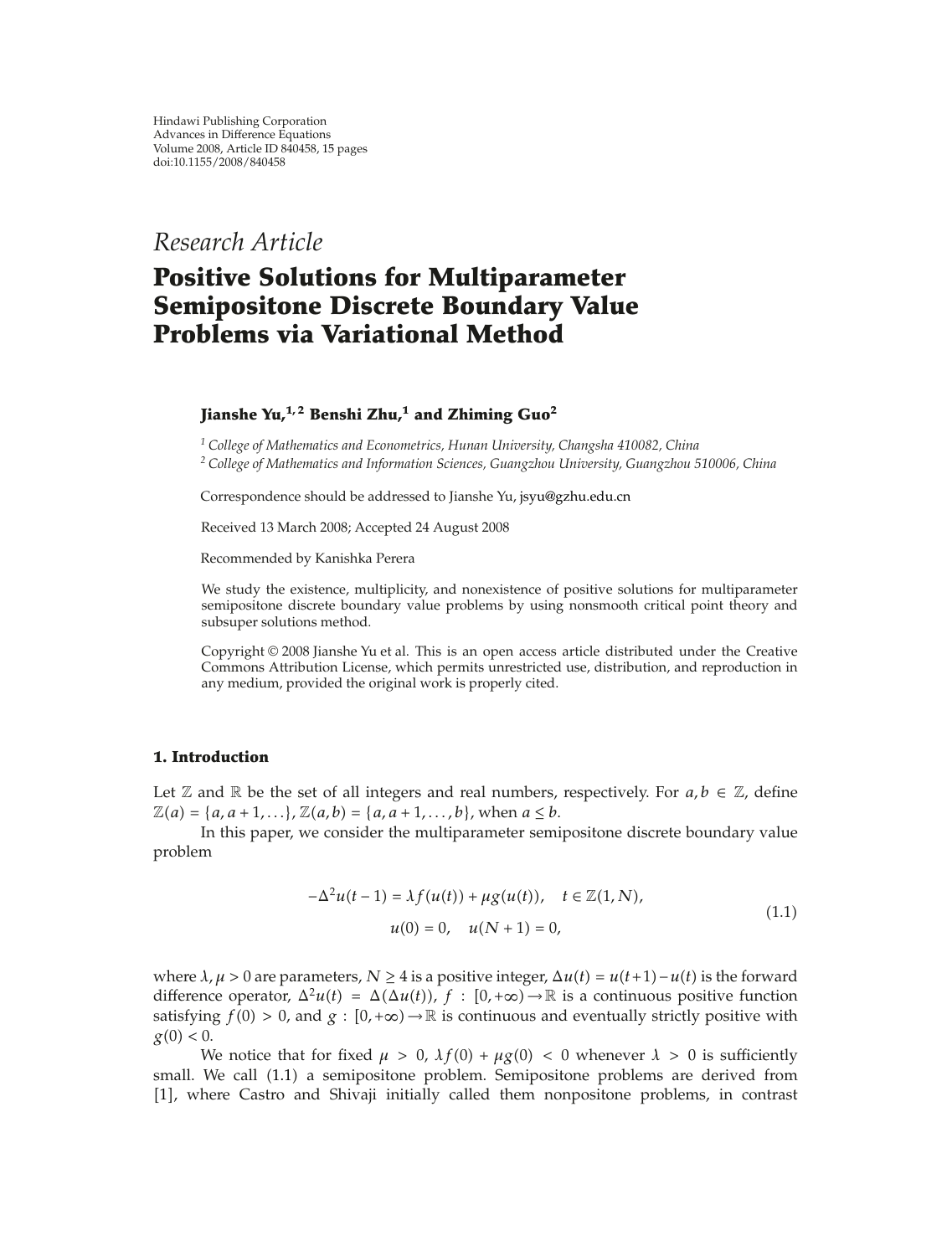with the terminology positone problems, put forward by Keller and Cohen in [2], where the nonlinearity was positive and monotone. Semipositone problems arise in bulking of mechanical systems, design of suspension bridges, chemical reactions, astrophysics, combustion, and management of natural resources; for example, see [3–6].

In general, studying positive solutions for semipositone problems is more difficult than that for positone problems. The difficulty is due to the fact that in the semipositone case, solutions have to live in regions where the nonlinear term is negative as well as positive. However, many methods have been applied to deal with semipositone problems, the usual approaches are quadrature method, fixed point theory, subsuper solutions method, and degree theory. We refer the readers to the survey papers [7, 8] and references therein.

Due to its importance, in recent years, continuous semipositone problems have been widely studied by many authors, see [9–15]. However, we noticed that there were only a few papers on discrete semipositone problems. One can refer to  $[16-18]$ . In these papers, semipositone discrete boundary value problems with one parameter were discussed, and subsuper solutions method and fixed point theory were used to study them. To the authors' best knowledge, there are no results established on semipositone discrete boundary value problems with two parameters. Here we want to present a different approach to deal with this topic. In 11 , Costa et al. applied the nonsmooth critical point theory developed by Chang 19 to study the existence and multiplicity results of a class of semipositone boundary value problems with one parameter. We think it is also an efficient tool in dealing with the semipositone discrete boundary value problems with two parameters.

Our main objective in this paper is to apply the nonsmooth critical point theory to deal with the positive solutions of semipositone problem 1.1. More precisely, we define the discontinuous nonlinear terms

$$
f_1(s) = \begin{cases} 0 & \text{if } s \le 0, \\ f(s) & \text{if } s > 0, \end{cases}
$$
  

$$
g_1(s) = \begin{cases} 0 & \text{if } s \le 0, \\ g(s) & \text{if } s > 0. \end{cases}
$$
 (1.2)

Now we consider the slightly modified problem

$$
-\Delta^{2}u(t-1) = \lambda f_{1}(u(t)) + \mu g_{1}(u(t)), \quad t \in \mathbb{Z}(1, N),
$$
  

$$
u(0) = 0, \quad u(N+1) = 0.
$$
 (1.3)

Just to be on the convenient side, we define  $h(s) = \lambda f(s) + \mu g(s)$ ,  $h_1(s) = \lambda f_1(s) + \mu g_1(s)$ ,  $H(s) = \lambda F(s) + \mu G(s)$ ,  $H_1(s) = \lambda F_1(s) + \mu G_1(s)$ , where  $F(s) = \int_0^s f(\tau) d\tau$ ,  $G(s) = \int_0^s g(\tau) d\tau$ ,

$$
F_1(s) = \int_0^s f_1(\tau) d\tau = \begin{cases} 0 & \text{if } s \le 0, \\ F(s) & \text{if } s > 0, \end{cases}
$$
  
\n
$$
G_1(s) = \int_0^s g_1(\tau) d\tau = \begin{cases} 0 & \text{if } s \le 0 \\ G(s) & \text{if } s > 0. \end{cases}
$$
 (1.4)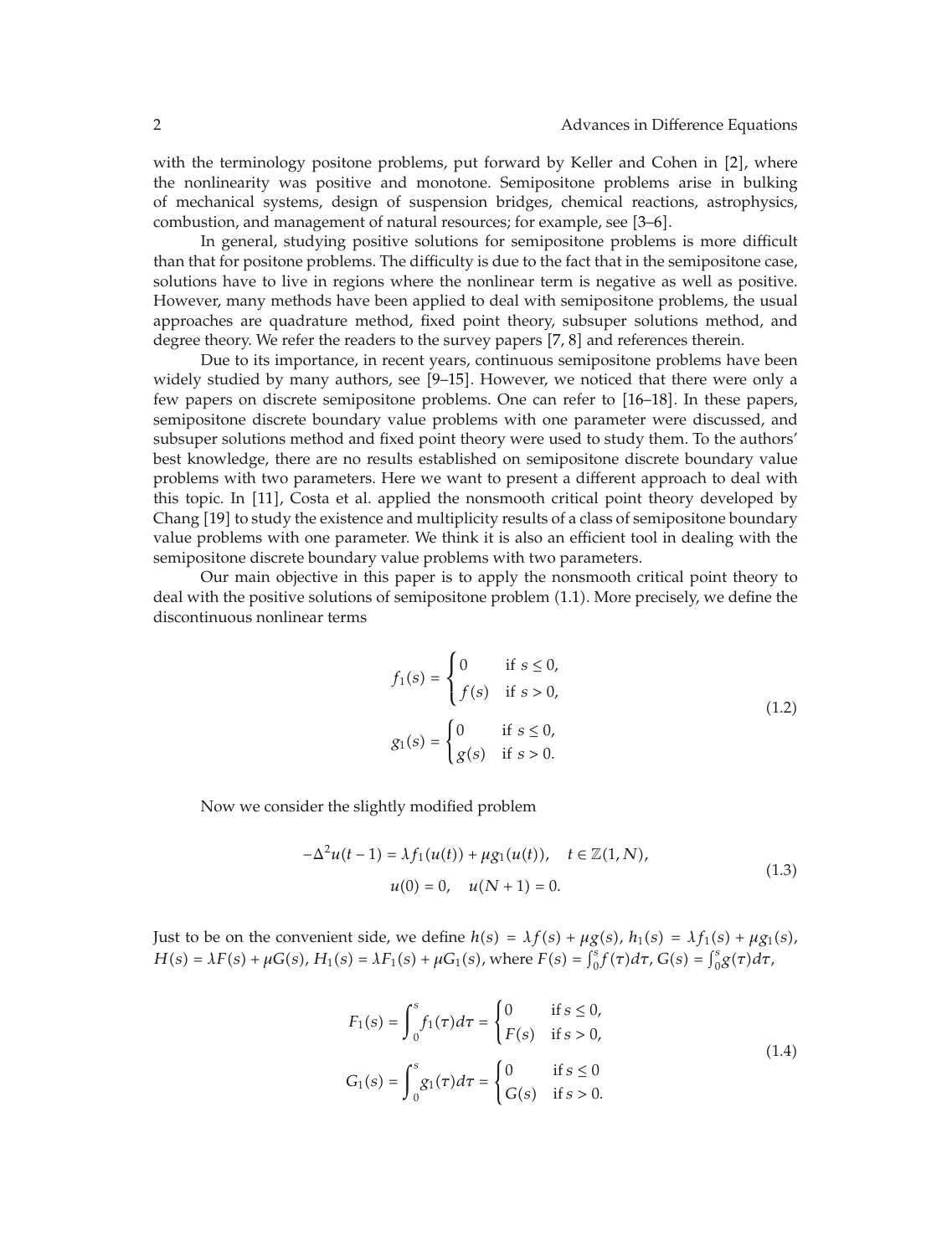We will prove in Section 3 that the sets of positive solutions of  $(1.1)$  and  $(1.3)$  do coincide. Moreover, any nonzero solution of  $(1.3)$  is nonnegative.

Our main results are as follows.

**Theorem 1.1.** *Suppose that there are constants*  $C_1 > 0$ ,  $\alpha > 1$ , and  $\beta > 2$  *such that when*  $s > 0$  *is large enough,*

$$
f(s) < C_1 s^{\alpha},\tag{1.5}
$$

$$
sf(s) \ge \beta F(s) > 0,\tag{1.6}
$$

$$
\lim_{s \to +\infty} \frac{g(s)}{s} = 0. \tag{1.7}
$$

*Then for fixed*  $\mu > 0$ *, there is a*  $\overline{\lambda} > 0$  *such that for*  $\lambda \in (0, \overline{\lambda})$ *, problem* (1.3) *has a nontrivial nonnegative solution. Hence problem* 1.1 *has a positive solution.*

*Remark 1.2.* By (1.6), there are constants  $C_2$ ,  $C_3$  > 0 such that for any  $s \ge 0$ ,

$$
F(s) \ge C_2 s^{\beta} - C_3. \tag{1.8}
$$

Equations  $(1.6)$  and  $(1.8)$  imply that

$$
\lim_{s \to +\infty} \frac{f(s)}{s} = +\infty,\tag{1.9}
$$

which shows that *f* is superlinear at infinity.

*Remark 1.3.* Equation (1.7) implies that *g* is sublinear at infinity. Moreover, it is easy to know that

$$
\lim_{s \to +\infty} \frac{G(s)}{s^2} = 0. \tag{1.10}
$$

Hence *G* is subquadratic at infinity.

**Theorem 1.4.** *Suppose that the conditions of Theorem 1.1 hold. Moreover,*  $g$  *is increasing on*  $[0, +\infty)$ *. Then there is a*  $\mu^*$  > 0 *such that for*  $\mu$  >  $\mu^*$ *, problem* (1.1) *has at least two positive solutions for sufficiently small λ.*

**Theorem 1.5.** *Suppose that the conditions of Theorem 1.1 hold. Moreover, f is nondecreasing on*  $[0, +\infty)$ . Then for fixed  $\mu > 0$ , problem (1.1) has no positive solution for sufficiently large  $\lambda$ .

## **2. Preliminaries**

In this section, we recall some basic results on variational method for locally Lipschitz functional  $I : X \rightarrow \mathbf{R}$  defined on a real Banach space *X* with norm  $\|\cdot\|$ . *I* is called locally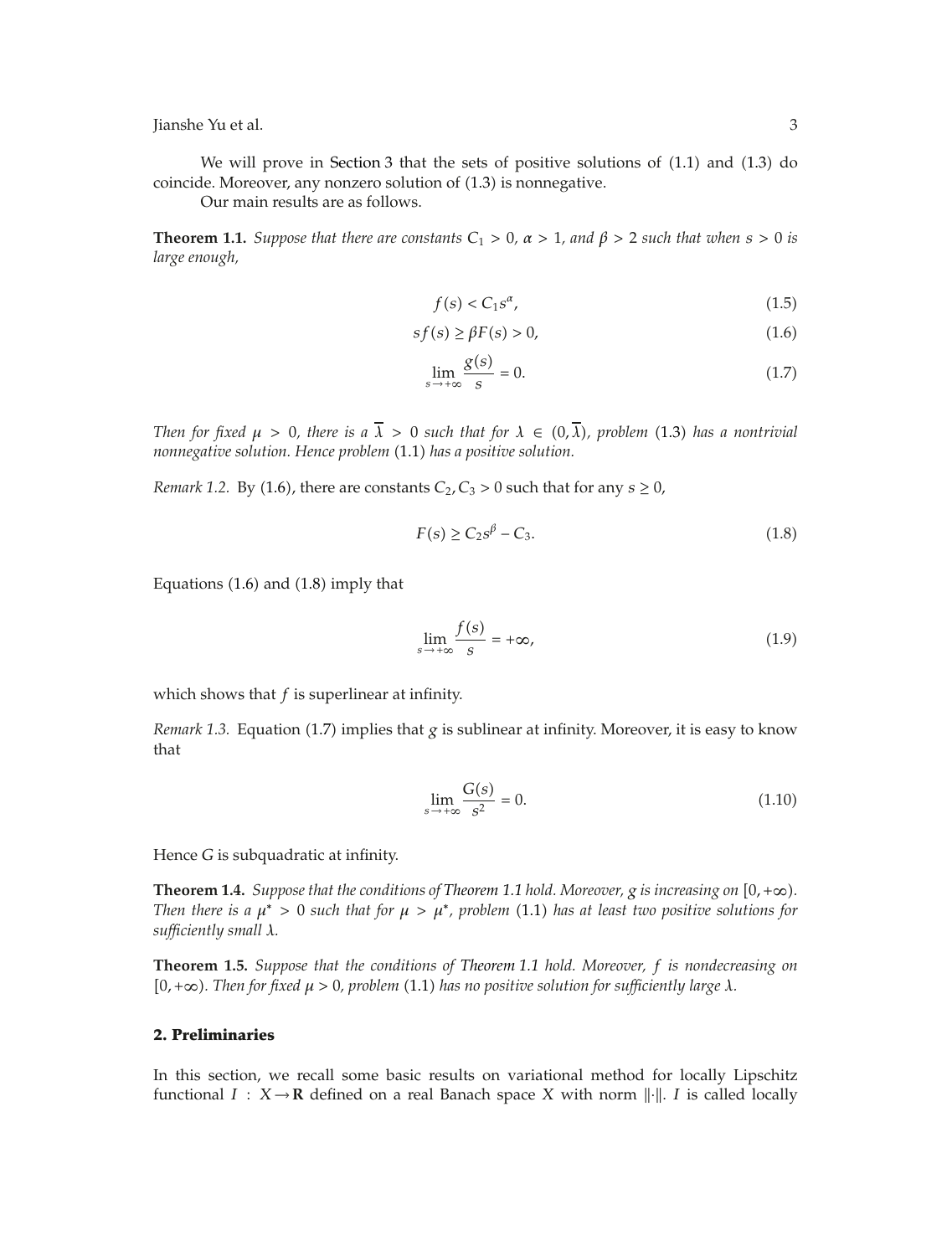Lipschitzian if for each  $u \in X$ , there is a neighborhood  $V = V(u)$  of *u* and a constant  $B = B(u)$ such that

$$
|I(x) - I(y)| \le B \|x - y\|, \quad \forall x, y \in V.
$$
 (2.1)

The following abstract theory has been developed by Chang 19 .

*Definition 2.1.* For given  $u, z \in X$ , the generalized directional derivative of the functional *I* at *u* in the direction *z* is defined by

$$
I^{0}(u; z) = \lim_{k \to 0} \sup_{t \to 0} \frac{1}{t} [I(u + k + tz) - I(u + k)].
$$
\n(2.2)

The following properties are known:

- (i)  $z \rightarrow I^0(u; z)$  is subadditive, positively homogeneous, continuous, and convex;
- $|I^0(u; z)| \leq B||z||;$
- (iii)  $I^0(u; -z) = (-I)^0(u; z)$ .

*Definition 2.2.* The generalized gradient of *I* at *u*, denoted by *∂Iu*, is defined to be the subdifferential of the convex function  $I^0(u; z)$  at  $z = 0$ , that is,

$$
w \in \partial I(u) \subset X^* \Longleftrightarrow \langle w, z \rangle \le I^0(u; z), \quad \forall z \in X. \tag{2.3}
$$

The generalized gradient  $∂I(u)$  has the following main properties.

- (1) For all *u* ∈ *X*,  $\partial I(u)$  is a nonempty convex and *w*<sup>∗</sup>-compact subset of *X*<sup>∗</sup>;
- $(2)$   $||w||_{X^*} \leq B$  for all  $w \in \partial I(u)$ .
- (3) If  $I, J: X \rightarrow \mathbb{R}$  are locally Lipschitz functional, then

$$
\partial(I+J)(u) \subset \partial I(u) + \partial J(u). \tag{2.4}
$$

- $(4)$  For any  $\lambda > 0$ ,  $\partial(\lambda I)(u) = \lambda \partial I(u)$ .
- 5 If *I* is a convex functional, then *∂Iu* coincides with the usual subdifferential of *I* in the sense of convex analysis.
- (6) If *I* is Gâteaux differential at every point of  $v$  of a neighborhood  $V$  of  $u$  and the Gâteaux derivative is continuous, then  $\partial I(u) = \{I'(u)\}.$
- (7) The function

$$
\zeta(u) = \min_{w \in \partial I(u)} \|w\|_{X^*}
$$
\n(2.5)

exists, that is, there is a  $w_0 \in \partial I(u)$  such that  $||w_0||_{X^*} = \min_{w \in \partial I(u)} ||w||_{X^*}$ .

 $I^{0}(u; z) = \max\{\langle w, z \rangle \mid w \in \partial I(u)\}.$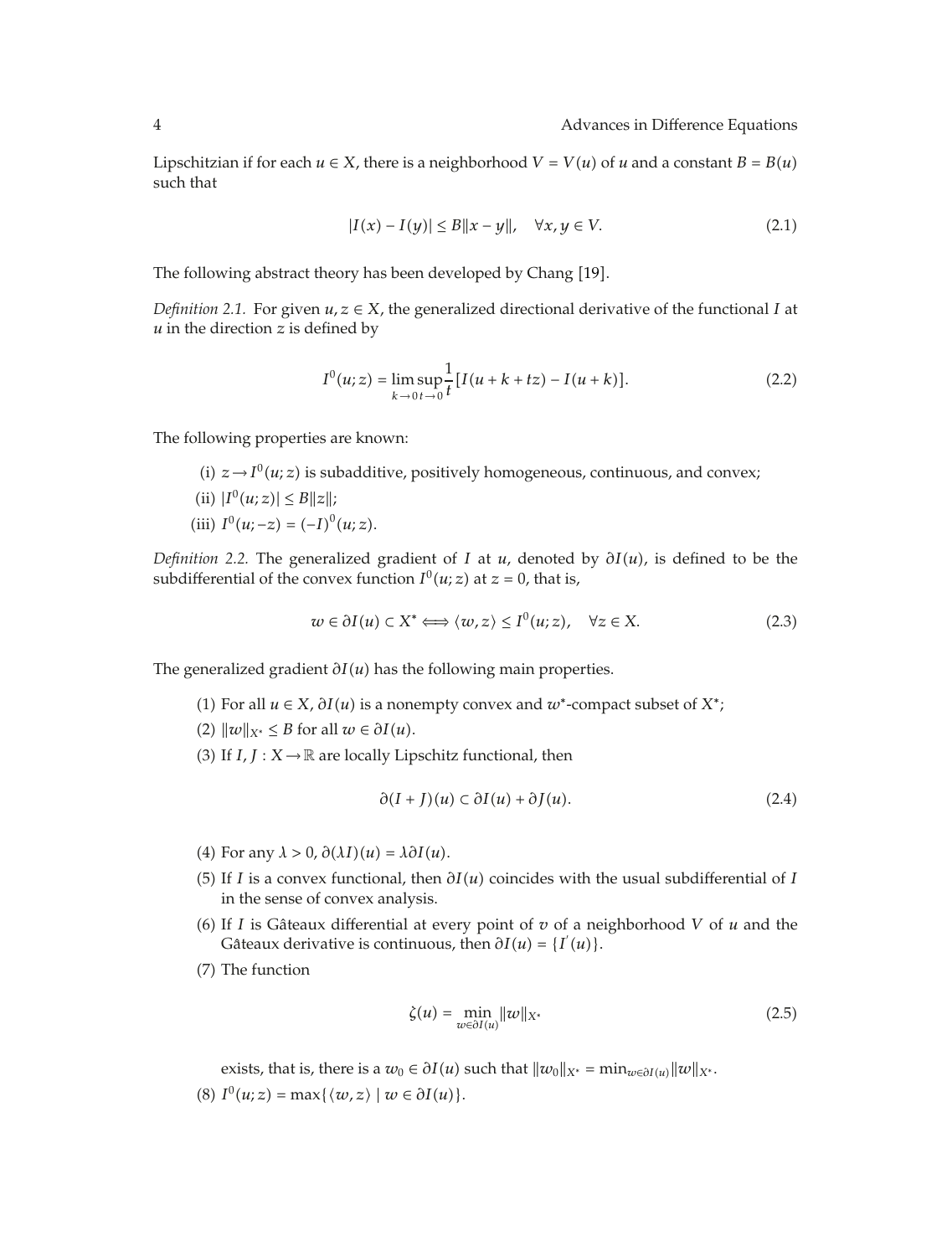(9) If *I* has a minimum at  $u_0 \in X$ , then  $0 \in \partial I(u_0)$ .

*Definition 2.3.*  $u \in X$  is a critical point of the locally Lipschitz functional *I* if  $0 \in \partial I(u)$ .

*Definition 2.4. I* is said to satisfy Palais-Smale condition ((PS) condition for short) if any sequence  $\{u_n\}$  such that  $I(u_n)$  is bounded and  $\zeta(u_n) = \min_{w \in \partial I(u_n)} ||w||_{X^*} \to 0$  has a convergent subsequence.

**Lemma 2.5** (see [19, Mountain Pass Theorem]). Let *X* be a real Hilbert space and let I be a locally *Lipschitz functional satisfying (PS) condition. Suppose that*  $I(0) = 0$  *and that the following hold.* 

- (i) *There exist constants*  $\rho > 0$  *and*  $a > 0$  *such that*  $I(u) \ge a$  *if*  $||u|| = \rho$ .
- (ii) *There is an*  $e \in X$  *such that*  $||e|| > \rho$  *and*  $I(e) \leq 0$ *.*

*Then I* possesses a critical value  $c \ge a$ *. Moreover, c can be characterized as* 

$$
c = \inf_{\gamma \in \Gamma} \max_{s \in [0,1]} I(\gamma(s)),\tag{2.6}
$$

*where*

$$
\Gamma = \{ g \in C([0,1], X) \mid \gamma(0) = 0, \gamma(1) = e \}.
$$
 (2.7)

Next we give the definitions of the subsolution and the supersolution of the following boundary value problem:

$$
-\Delta^{2}u(t-1) = \mu g(u(t)), \quad t \in \mathbb{Z}(1, N),
$$
  

$$
u(0) = 0, \quad u(N+1) = 0.
$$
 (2.8)

*Definition 2.6.* If  $u_1(t)$ ,  $t \in \mathbb{Z}(0, N + 1)$  satisfies the following conditions:

$$
-\Delta^{2}u_{1}(t-1) \leq \mu g(u_{1}(t)), \quad t \in \mathbb{Z}(1, N),
$$
  
\n
$$
u_{1}(0) \leq 0, \quad u_{1}(N+1) \leq 0,
$$
\n(2.9)

then  $u_1$  is called a subsolution of problem  $(2.8)$ .

*Definition 2.7.* If  $u_2(t)$ ,  $t \in \mathbb{Z}(0, N + 1)$  satisfies the following conditions:

$$
-\Delta^{2}u_{2}(t-1) \geq \mu g(u_{2}(t)), \quad t \in \mathbb{Z}(1, N),
$$
  
\n
$$
u_{2}(0) \geq 0, \quad u_{2}(N+1) \geq 0,
$$
\n(2.10)

then  $u_2$  is called a supersolution of problem  $(2.8)$ .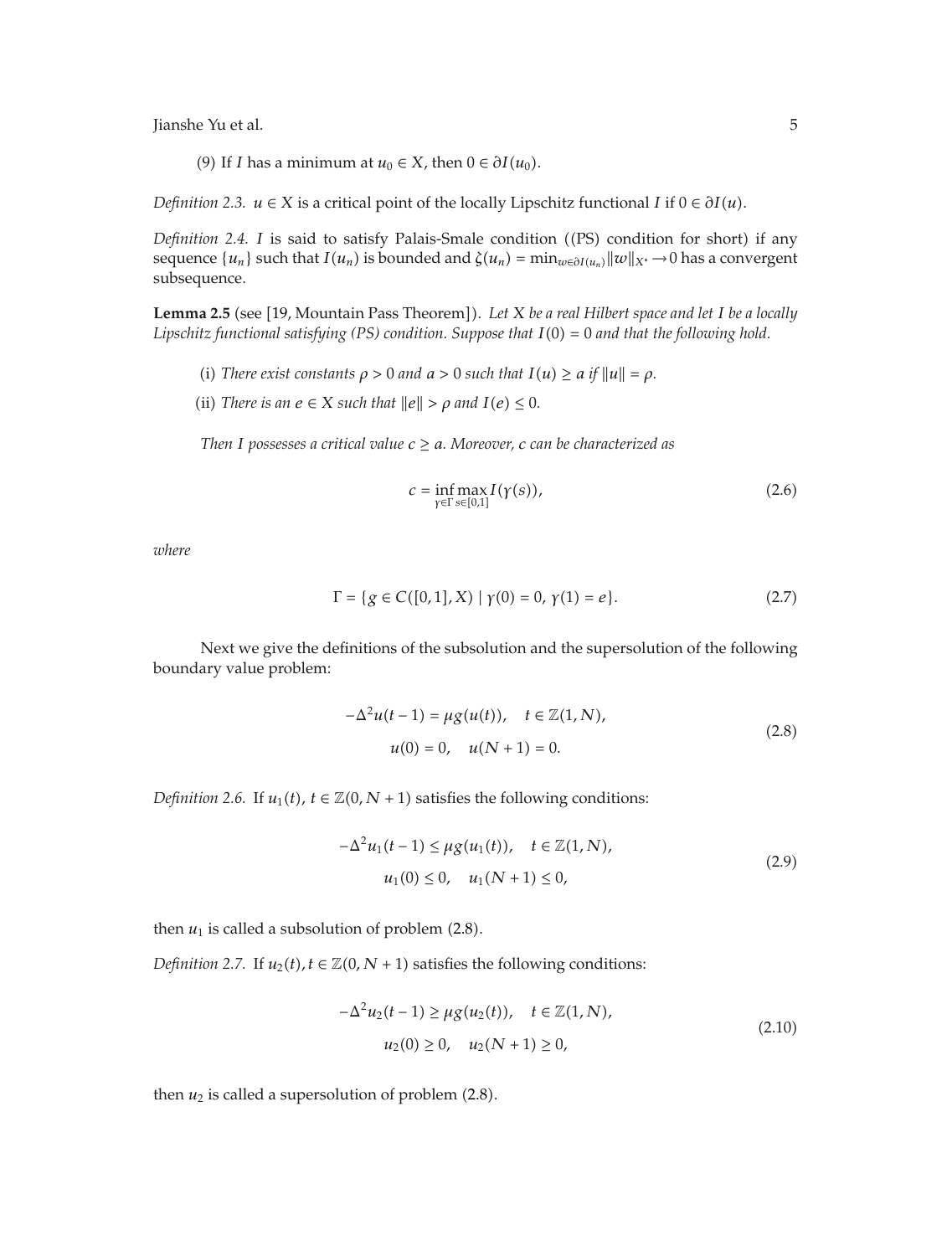**Lemma 2.8.** *Suppose that there exist a subsolution*  $u_1$  *and a supersolution*  $u_2$  *of problem* (2.8) *such that*  $u_1(t) \leq u_2(t)$  *in*  $\mathbb{Z}(1, N)$ *. Then there is a solution u*̃ *of problem* (2.8) *such that*  $u_1(t) \leq u(t) \leq$  $u_2(t)$  *in*  $\mathbb{Z}(1, N)$ *.* 

*Remark* 2.9. If  $(2.8)$  is replaced by  $(1.1)$ , then we have similar definitions and results as Definitions 2.6, 2.7, and Lemma 2.8

# **3. Proof of main results**

Let *E* be the class of the functions  $u : \mathbb{Z}(0, N+1) \to \mathbb{R}$  such that  $u(0) = u(N+1) = 0$ . Equipped with the usual inner product and the usual norm

$$
(u,v) = \sum_{t=1}^{N} (u(t), v(t)), \quad ||u|| = \left(\sum_{t=1}^{N} u^{2}(t)\right)^{1/2}, \quad (3.1)
$$

*E* is an *N*-dimensional Hilbert space. Define the functional *J* on *E* as

$$
J(u) = \frac{1}{2} \sum_{t=1}^{N+1} \left[ (\Delta u(t-1))^2 - 2H_1(u(t)) \right]
$$
  
= 
$$
\frac{1}{2} u^T A u - \sum_{t=1}^N H_1(u(t)) = K(u) - \sum_{t=1}^N H_1(u(t)),
$$
 (3.2)

where  $u = {u(1), u(2), \ldots, u(N)}$ ,  $K(u) = (1/2)u^{T}Au$  and

$$
\mathbf{A} = \begin{pmatrix} 2 & -1 & 0 & \cdots & 0 & 0 \\ -1 & 2 & -1 & \cdots & 0 & 0 \\ 0 & -1 & 2 & \cdots & 0 & 0 \\ \cdots & \cdots & \cdots & \cdots & \cdots & \cdots \\ 0 & 0 & 0 & \cdots & 2 & -1 \\ 0 & 0 & 0 & \cdots & -1 & 2 \end{pmatrix}_{N \times N}
$$
 (3.3)

Clearly,  $H_1$  is a locally Lipschitz function and  $J(u)$  is a locally Lipschitz functional on  $E$ . By a simple computation, we obtain

$$
\frac{\partial}{\partial u(t)} K(u) = 2u(t) - u(t+1) - u(t-1) = -\Delta^2 u(t-1).
$$
 (3.4)

By  $[19$ , Theorem 2.2], the critical point of the functional  $J(u)$  is a solution of the inclusion

$$
-\Delta^2 u(t-1) \in \left[\underline{h_1}(u(t)), \overline{h_1}(u(t))\right], \quad t \in \mathbb{Z}(1, N),\tag{3.5}
$$

where  $\underline{h_1}(s) = \min[h_1(s+0), h_1(s-0)], h_1(s) = \max[h_1(s+0), h_1(s-0)].$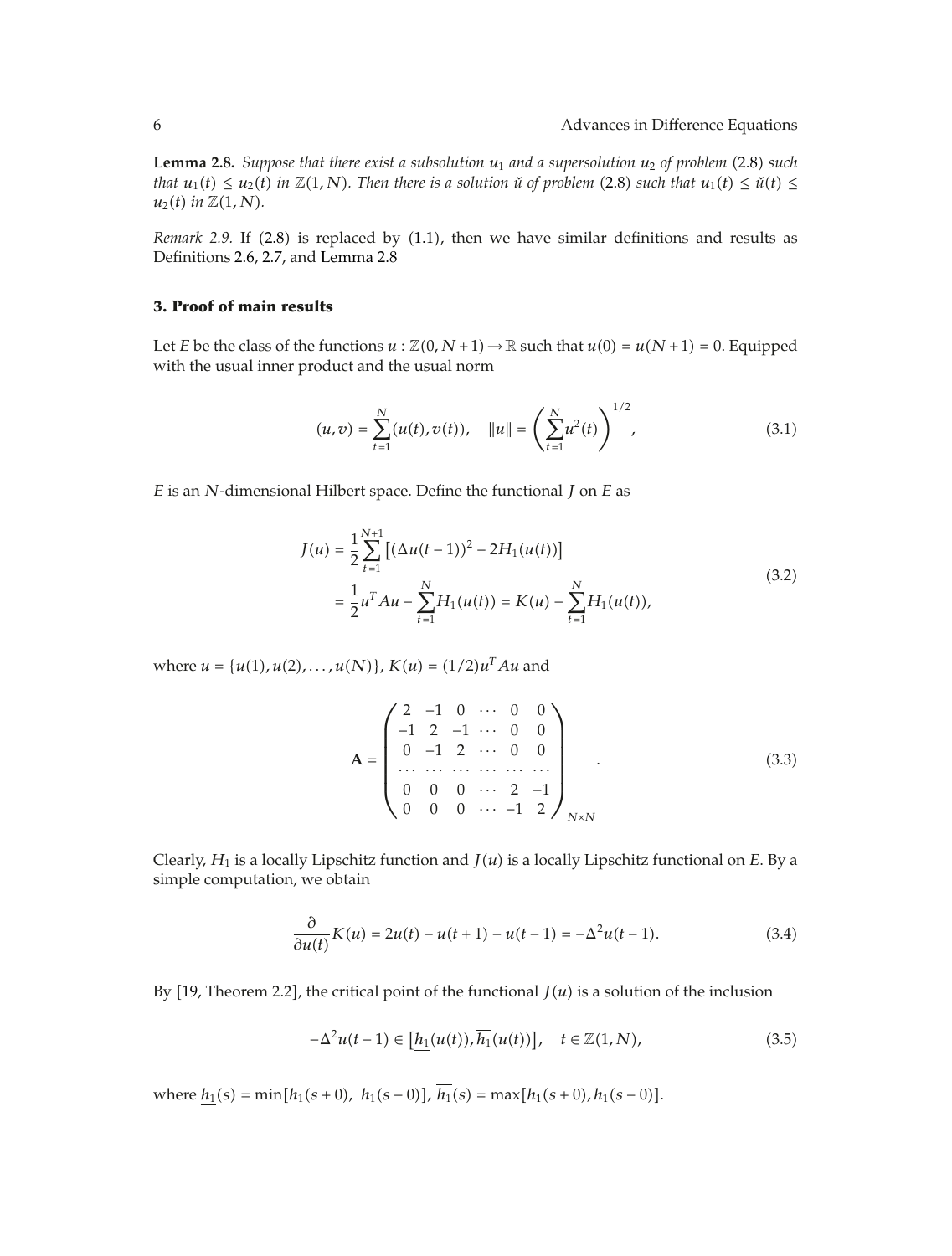*Remark 3.1.* We can show that  $h_1(s) = \overline{h_1}(s) = \lambda f(s) + \mu g(s)$  for  $s > 0$ ,  $h_1(s) = \overline{h_1}(s) = 0$  for  $s <$ 0. For fixed *μ* and sufficiently small *λ*, *λf*(0) +  $\mu$ g(0) < 0. Then *h*<sub>1</sub>(0) =  $\overline{\lambda f}$ (0) +  $\mu$ g(0),  $\overline{h_1}$ (0) = 0.

*Remark 3.2.* If  $u > 0$ , then the above inclusion becomes

$$
-\Delta^{2}u(t-1) = \lambda f(u(t)) + \mu g(u(t)), \quad t \in \mathbb{Z}(1, N).
$$
 (3.6)

It is clear that *A* is a positive definite matrix. Let  $\eta_{\text{max}} > 0$ ,  $\eta_{\text{min}} > 0$  be the largest and smallest eigenvalue of *A*, respectively. Denote by  $u^-$  = max{ $-u$ , 0}. Let  $P_1 = {t \in \mathbb{Z}(1, N) \mid \mathbb{Z}(1, N) \neq 0}$ *u*(*t*) ≤ 0}, *P*<sub>2</sub> = {*t* ∈  $\mathbb{Z}(1, N)$  | *u*(*t*) > 0}. Notice that *u*<sup>−</sup>(*t*) = 0 for *t* ∈ *P*<sub>2</sub> and *f*<sub>1</sub>(*u*(*t*)) = 0 for  $t \in P_1$ . Then

$$
\sum_{t=1}^{N} f_1(u(t))u^-(t) = \sum_{t \in P_1} f_1(u(t))u^-(t) + \sum_{t \in P_2} f_1(u(t))u^-(t) = 0.
$$
 (3.7)

Similarly,  $g_1(u(t)) = 0$  for  $t \in P_1$ . Hence

$$
\sum_{t=1}^{N} g_1(u(t))u^-(t) = \sum_{t \in P_1} g_1(u(t))u^-(t) + \sum_{t \in P_2} g_1(u(t))u^-(t) = 0.
$$
 (3.8)

**Lemma 3.3.** *If u is a solution of* (1.3*), then*  $u \ge 0$ *. Moreover, either*  $u > 0$  *in*  $\mathbb{Z}(1,N)$ *, or*  $u = 0$ *everywhere.*

*Proof.* It is not difficult to see that  $(\Delta u^-(t) + \Delta u(t))\Delta u^-(t) \leq 0$  for  $t \in \mathbb{Z}(0, N)$ . In fact, no matter that  $\Delta u(t) \ge 0$  or  $\Delta u(t) < 0$ , the former inequality holds. Hence  $\Delta u^-(t) \cdot \Delta u(t) \le -(\Delta u^-(t))^2$ .

If  $u$  is a solution of  $(1.3)$ , then we have

$$
0 = \sum_{t=1}^{N} \left[ \Delta^{2} u(t-1) + \lambda f_{1}(u(t)) + \mu g_{1}(u(t)) \right] u^{-}(t)
$$
  
\n
$$
= -\sum_{t=1}^{N+1} \Delta u(t-1) \Delta u^{-}(t-1) + \sum_{t=1}^{N} \left[ \lambda f_{1}(u(t)) + \mu g_{1}(u(t)) \right] u^{-}(t)
$$
(3.9)  
\n
$$
\geq \sum_{t=1}^{N+1} (\Delta u^{-}(t-1))^{2} = (u^{-})^{T} A u^{-} \geq \eta_{\min} ||u^{-}||^{2}.
$$

So  $u$ <sup>−</sup> = 0. Hence  $u$  ≥ 0. If  $u(t)$  = 0, then

$$
u(t+1) + u(t-1) = \Delta^2 u(t-1) = -\lambda f_1(u(t)) - \mu g_1(u(t)) = -\lambda f_1(0) - \mu g_1(0) = 0. \tag{3.10}
$$

Therefore  $u(t + 1) = u(t - 1) = 0$ . It follows that  $u = 0$  everywhere.

 $\Box$ 

**Lemma 3.4.** *If* (1.6) *and* (1.7) *hold, then*  $h_1(s) s ≥ β₀H_1(s)$  *for large*  $s > 0$ *, where*  $β₀ ∈ (2, β)$ *.*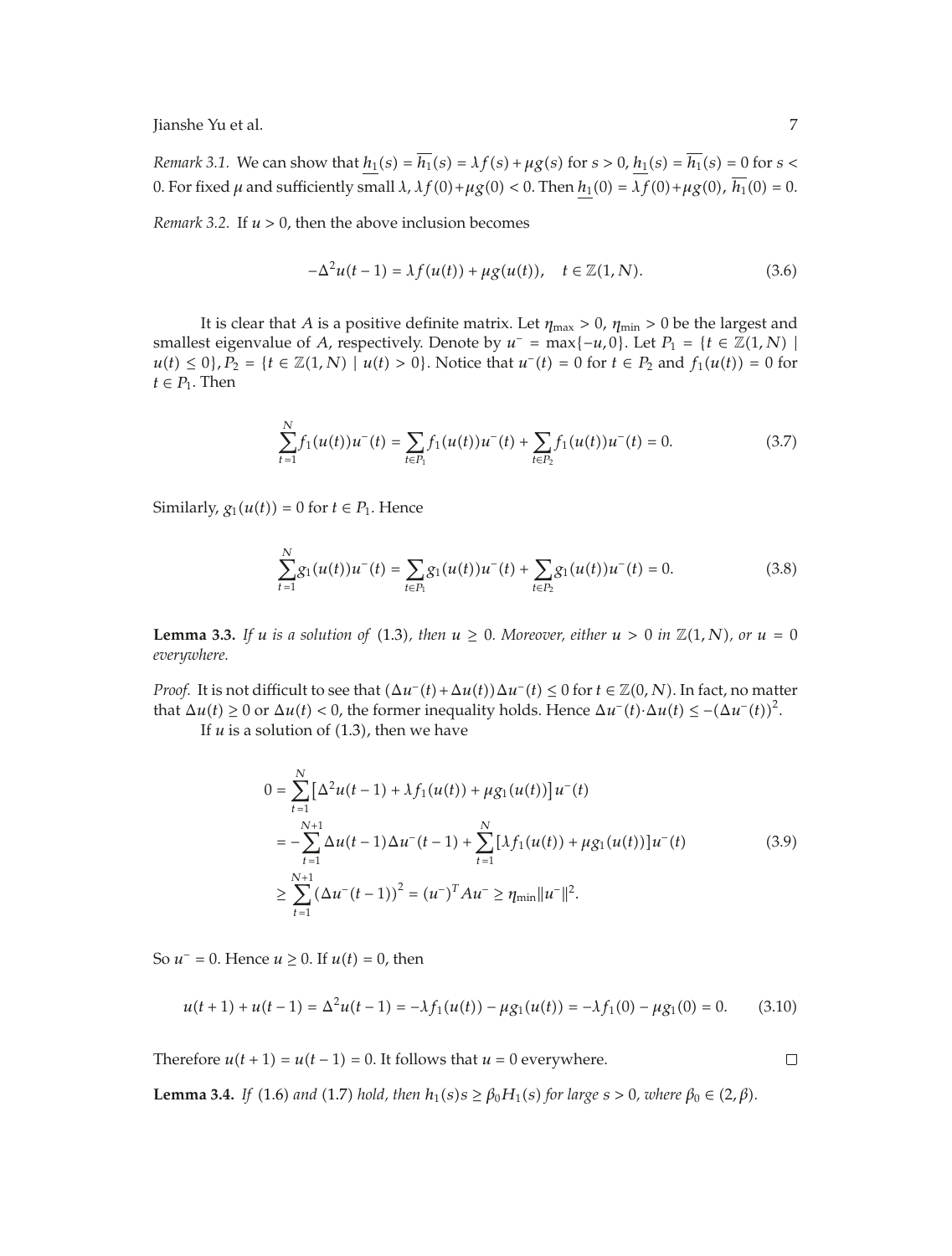*Proof.* Notice that  $h_1(s) s \geq \beta_0 H_1(s)$  is equivalent to  $h(s) s \geq \beta_0 H(s)$  if  $s > 0$ . To prove that  $h(s)s \ge \beta_0 H(s)$  for large  $s > 0$ , it suffices to show that

$$
\underline{\lim}_{s \to +\infty} \frac{h(s)s}{\beta_0 H(s)} > 1.
$$
\n(3.11)

By 1.6, for large *s >* 0, we have

$$
\frac{\beta_0 F(s)}{f(s)s} \le \frac{\beta_0}{\beta}.\tag{3.12}
$$

Hence, if *s >* 0 is large, then

$$
\frac{h(s)s}{\beta_0 H(s)} = \frac{\lambda f(s)s + \mu g(s)s}{\beta_0(\lambda F(s) + \mu G(s))} = \frac{1 + \mu g(s)/\lambda f(s)}{\beta_0 F(s)/f(s)s + \beta_0 \mu G(s)/\lambda f(s)s} \ge \frac{1 + \mu g(s)/\lambda f(s)}{\beta_0/\beta + \beta_0 \mu G(s)/\lambda f(s)s}.
$$
\n(3.13)

Taking inferior limit on both sides of the above inequality, we have

$$
\underline{\lim}_{s \to +\infty} \frac{h(s)s}{\beta_0 H(s)} \ge \underline{\lim}_{s \to +\infty} \frac{1 + \mu g(s)/\lambda f(s)}{\beta_0/\beta + \beta_0 \mu G(s)/\lambda f(s)s} \ge \frac{\underline{\lim}_{s \to +\infty} (1 + \mu g(s)/\lambda f(s))}{\overline{\lim}_{s \to +\infty} (\beta_0/\beta + \beta_0 \mu G(s)/\lambda f(s)s)}.
$$
\n(3.14)

Since *f* is superlinear and *g* is sublinear,  $\lim_{s\to+\infty} (\mu g(s)/\lambda f(s)) = 0$ . Then  $\lim_{s\to+\infty} (1 +$  $\mu g(s)/\lambda f(s)$  =  $\lim_{u \to +\infty}$   $(1 + \mu g(s)/\lambda f(s)) = 1$ . Moreover, since *G* is subquadratic and *f* is superlinear,  $\lim_{u \to +\infty}$   $(G(s)/f(s)s) = \lim_{s \to +\infty}$   $((G(s)/s^2)/(f(s)s/s^2)) = 0$ . Therefore, lim<sub>s→+∞</sub>(β<sub>0</sub>/β<sup>+</sup>β<sub>0</sub>μG(s)/λf(s)s) = lim<sub>s→+∞</sub>(β<sub>0</sub>/β<sup>+</sup>β<sub>0</sub>μG(s)/λf(s)s) = β<sub>0</sub>/β. From the above results, we can conclude that lim<sub>s blac</sub>(h(s)s/β<sub>0</sub>H(s)) ≥ β/β<sub>0</sub> > 1. results, we can conclude that  $\underline{\lim}_{s \to +\infty} (h(s)s/\beta_0 H(s)) \ge \beta/\beta_0 > 1$ .

**Lemma 3.5.** *If* 1.6 *and* 1.7 *hold, then J satisfies (PS) condition.*

*Proof.* Notice that  $E^* = E$ . Let  $L(u) = \sum_{t=1}^{N} H_1(u(t))$ . From [19, Theorem 2.2], for any given *w* ∈  $\partial L(u)$  ⊂ *E*<sup>∗</sup>, we have  $w(t)$  ∈  $[\underline{h_1}(u(t)), h_1(u(t))]$ . Then

$$
w(t) = \lambda f_1(u(t)) + \mu g_1(u(t)) \quad \text{if } u(t) \neq 0, \qquad w(t) \in [\lambda f(0) + \mu g(0), 0] \quad \text{if } u(t) = 0. \tag{3.15}
$$

Therefore

$$
\langle w, u \rangle = \sum_{t=1}^{N} h_1(u(t))u(t), \,\forall w \in \partial L(u). \tag{3.16}
$$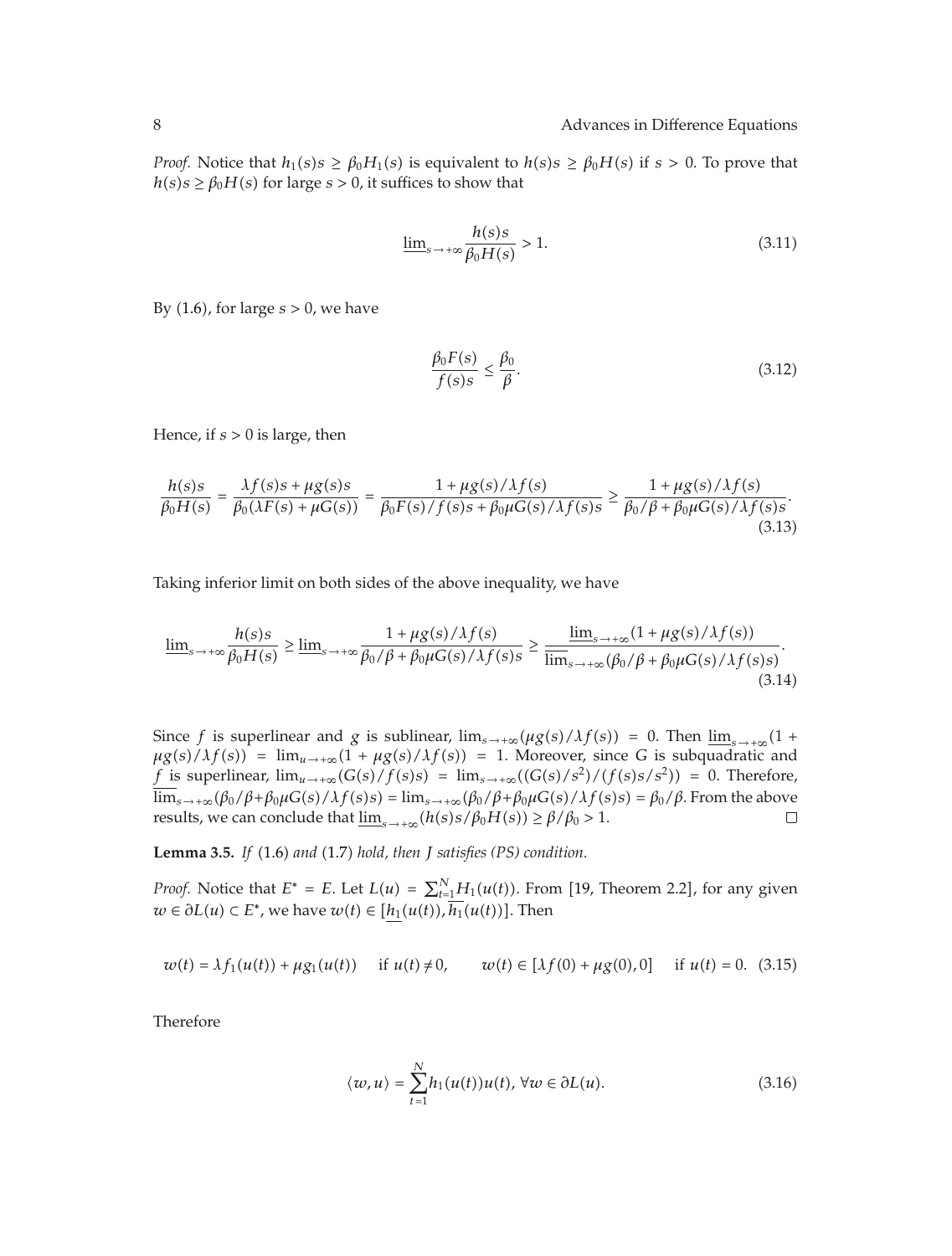By Lemma 3.4, there is a constant  $M > 0$  such that  $L(u) \leq (1/\beta_0) \langle w, u \rangle + M$  for  $u \in \mathbb{R}^N$ . Suppose that  $\{u_n\}$  is a sequence such that  $J(u_n)$  is bounded and  $\zeta(u_n) \to 0$  as  $n \to \infty$ . Then by Properties (3) and (7) in Definition 2.2, there are  $C > 0$  and  $w_n \in \partial L(u_n)$  such that  $|J(u_n)| \leq C$ and

$$
\left| \langle \partial K(u_n) - w_n, u_n \rangle \right| \le ||u_n|| \quad \text{for sufficiently large } n. \tag{3.17}
$$

It implies that

$$
u_n^T A u_n - \langle w_n, u_n \rangle \ge -||u_n||. \tag{3.18}
$$

Hence

$$
C \ge \frac{1}{2} u_n^T A u_n - L(u_n)
$$
  
\n
$$
\ge \frac{1}{2} u_n^T A u_n - \frac{1}{\beta_0} \langle w_n, u_n \rangle - M
$$
  
\n
$$
= \left(\frac{1}{2} - \frac{1}{\beta_0}\right) u_n^T A u_n + \frac{1}{\beta_0} \left[u_n^T A u_n - \langle w_n, u_n \rangle\right] - M
$$
  
\n
$$
\ge \left(\frac{1}{2} - \frac{1}{\beta_0}\right) \eta_{\min} ||u_n||^2 - \frac{1}{\beta_0} ||u_n|| - M.
$$
\n(3.19)

This implies that  $\{u_n\}$  is bounded. Since *E* is finite dimensional,  $\{u_n\}$  has a convergent subsequence in *E*. subsequence in *E*.

**Lemma 3.6.** For fixed  $\mu > 0$ , there exist  $\rho > 0$  and  $\lambda > 0$  such that if  $\lambda \in (0, \lambda)$ , then  $J(u) \ge$  $(\eta_{\min} M_1^2 / 16) \lambda^{-2/(\alpha-1)}$  for  $||u|| = \rho$ .

*Proof.* By (1.5) and (1.7), there are  $C_4$ ,  $C_5 > 0$  such that

$$
F_1(s) \le \frac{C_1|s|^{\alpha+1}}{\alpha+1} + C_4, \quad \forall s \in \mathbf{R},
$$
\n(3.20)

$$
G_1(s) \le \frac{\eta_{\min}}{4\mu} |s|^2 + C_5, \quad \forall s \in \mathbf{R}.\tag{3.21}
$$

The equivalence of norm on *E* implies that there exists  $C_6 > 0$  such that  $||u||_{\alpha+1} \leq C_6 ||u||$ , where  $||u||_{\alpha+1} = \left(\sum_{t=1}^{N} |u(t)|^{\alpha+1}\right)^{1/(\alpha+1)}$ . Let  $M_1 = \left(\eta_{\min}(\alpha+1)/8C_1C_6^{\alpha+1}\right)^{1/(\alpha-1)}$  and  $\rho = M_1 \lambda^{-1/(\alpha-1)}$ . Let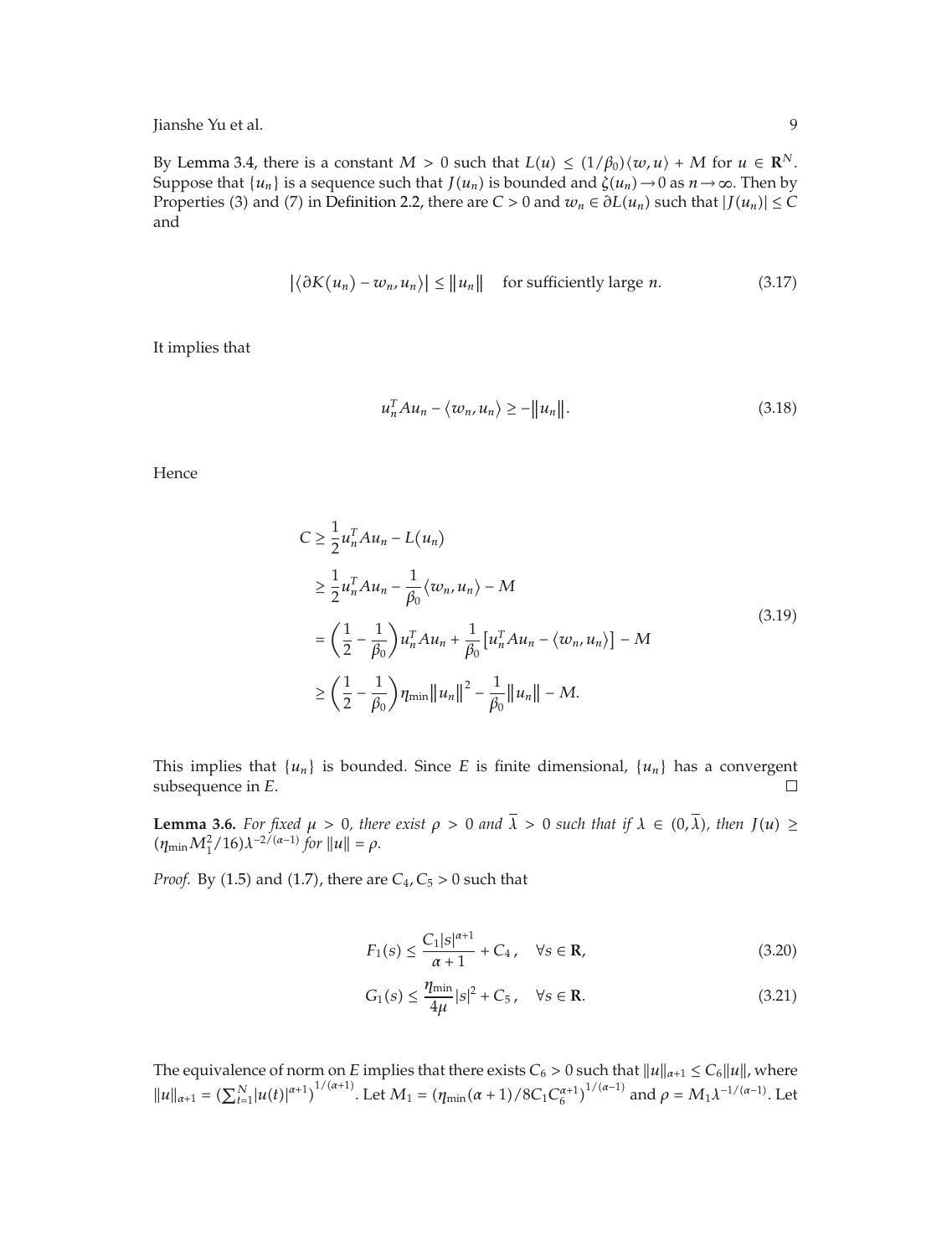### 10 **Advances in Difference Equations**

 $||u|| = \rho$ . It follows from (3.20) and (3.21) that there is  $\overline{\lambda} > 0$  such that if  $\lambda \in (0, \overline{\lambda})$ , then

$$
J(u) = \frac{1}{2}u^{T}Au - \sum_{t=1}^{N}H_{1}(u(t))
$$
  
\n
$$
\geq \frac{1}{2}\eta_{\min}||u||^{2} - \frac{\lambda C_{1}}{\alpha+1}\sum_{t=1}^{N}|u(t)|^{\alpha+1} - \lambda C_{4}N - \frac{\eta_{\min}}{4\mu}\cdot\mu\sum_{t=1}^{N}|u(t)|^{2} - \mu C_{5}N
$$
  
\n
$$
\geq \frac{1}{4}\eta_{\min}||u||^{2} - \frac{\lambda C_{1}C_{6}^{\alpha+1}}{\alpha+1}||u||^{\alpha+1} - \lambda C_{4}N - \mu C_{5}N
$$
  
\n
$$
= \lambda^{-2/(\alpha-1)}\left(\frac{\eta_{\min}M_{1}^{2}}{8} - \lambda^{(\alpha+1)/(\alpha-1)}C_{4}N - \lambda^{2/(\alpha-1)}\mu C_{5}N\right)
$$
  
\n
$$
\geq \frac{\eta_{\min}M_{1}^{2}}{16}\lambda^{-2/(\alpha-1)}.
$$

**Lemma 3.7.** *There is an*  $e \in E$  *such that*  $||e|| > \rho$  *and*  $J(e) < 0$ *.* 

*Proof.* It follows from Remark 1.2 that  $F(s) \ge C_2 s^{\beta} - C_3$  for  $s > 0$ . By the equivalence of the norms on *E*, there exists  $C_7 > 0$  such that  $||u||_\beta \geq C_7 ||u||$ , where  $||u||_\beta = \left(\sum_{t=1}^N \left|u(t)\right|^\beta\right)^{1/\beta}$ . Let  $v_1$ be the eigenfunction to the principal eigenvalue *η*<sup>1</sup> of

$$
-\Delta^{2}u(t-1) = \eta u(t), \quad t \in \mathbb{Z}(1, N),
$$
  

$$
u(0) = 0, \quad u(N+1) = 0
$$
 (3.23)

with  $v_1 > 0$  and  $||v_1|| = 1$ . Let

$$
G_m = \min\{G(u) \mid u \in [0, +\infty)\}.
$$
 (3.24)

Clearly  $G_m$  < 0. Since  $\beta$  > 2, for  $k > 0$ ,

$$
J(kv_1) = \frac{1}{2}k^2v_1^TAv_1 - \lambda \sum_{t=1}^N F(kv_1(t)) - \mu \sum_{t=1}^N G(kv_1(t))
$$
  

$$
\leq \frac{\eta_{\max}}{2}k^2 - \lambda C_2(C_7k)^{\beta} + \lambda C_3N - \mu G_mN
$$
  

$$
\rightarrow -\infty \quad \text{as } k \longrightarrow +\infty.
$$
 (3.25)

Hence there is a *k*<sub>1</sub> *>*  $\rho$  such that *J*(*k*<sub>1</sub>*v*<sub>1</sub>) < 0. Let *e* = *k*<sub>1</sub>*v*<sub>1</sub>. Then  $||e|| > \rho$  and *J*(*e*) < 0. The second condition of Mountain Pass theorem is verified. second condition of Mountain Pass theorem is verified.

*Proof of Theorem 1.1.* Clearly,  $J(0) = 0$ . Lemma 3.5 implies that *J* satisfies (PS) condition. It follows from Lemmas 3.6, 3.7, and 2.5 that  $J$  has a nontrivial critical point  $\hat{u}$  such that  $J(\hat{u}) \ge (\eta_{\min} M_1^2/16) \lambda^{-2/(\alpha-1)}$ . By Lemma 3.3 and Remark 3.2,  $\hat{u}$  is a positive solution of (1.1).<br>The proof is complete The proof is complete.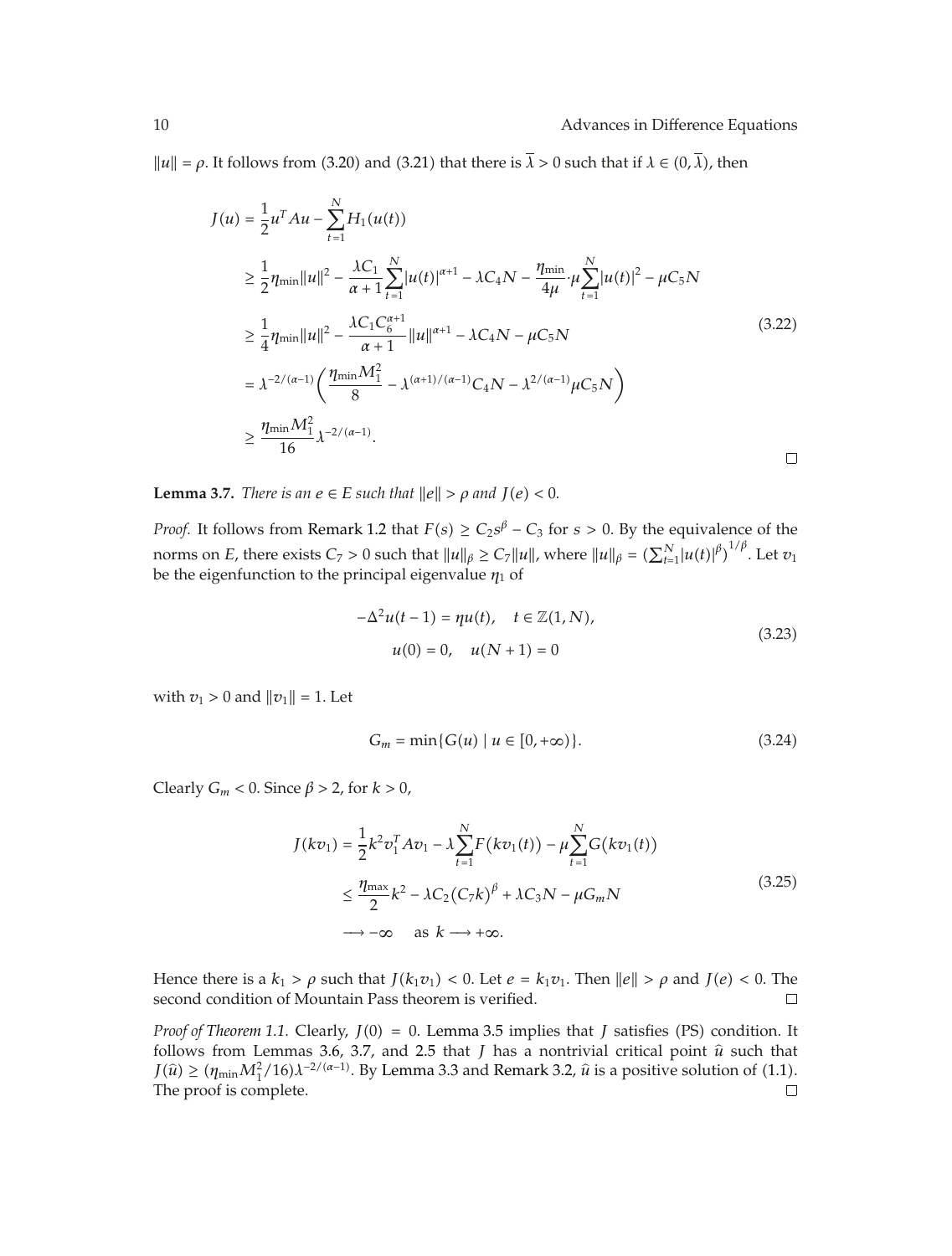*Proof of Theorem 1.4.* We will apply the subsuper solutions method to prove the multiplicity results.

Firstly, we will prove that there exists  $\mu^* > 0$  such that if  $\mu > \mu^*$ , then the following boundary value problem

$$
-\Delta^{2}u(t-1) = \mu g(u(t)), \quad t \in \mathbb{Z}(1, N),
$$
  
\n
$$
u(0) = 0, \quad u(N+1) = 0
$$
\n(3.26)

has a positive solution *u*. In fact, since  $g(u)$  is increasing on  $[0, +\infty)$  and eventually strictly positive,  $g(u)$  ≥ −*C*<sub>8</sub> for  $u$  ≥ 0 and some *C*<sub>8</sub> > 0. Let  $r_1$  be the eigenfunction to the principal eigenvalue  $\mu_1$  of

$$
-\Delta^{2}u(t-1) = \mu u(t), \quad t \in \mathbb{Z}(1, N),
$$
  

$$
u(0) = 0, \quad u(N+1) = 0
$$
 (3.27)

with  $r_1 > 0$  and  $||r_1|| = 1$ .

Notice that  $\mu_1 = 2 - 2\cos(\pi/(N+1))$  and  $r_1(t) = \sin(\pi t/(N+1))$  (see [20]). Let *C*<sub>9</sub> > 0 be a constant such that *C*<sub>9</sub> ≤ 2 sin<sup>2</sup>( $π/(N+1)$ ) cos( $2π/(N+1)$ ). For  $t \in Q_1 = {t \in \mathbb{R}^N}$  $\mathbb{Z}(1,N)$  |  $t = 1$  or  $t = N$ },  $N \ge 4$ , we have  $(\Delta r_1(t))^2 + (\Delta r_1(t-1))^2 - 2\mu_1 r_1^2(t) = 2 \sin^2(\pi/(N+1))$ 1))  $\cos(2\pi/(N+1)) \ge C_9 > 0$ .

We will verify that  $\psi = (\mu C_8/C_9) r_1^2$  is a subsolution of (3.26) for  $\mu$  large. Notice that

$$
-\Delta^{2} r_{1}^{2}(t-1) = 2r_{1}^{2}(t) - r_{1}^{2}(t+1) - r_{1}^{2}(t-1)
$$
  

$$
= 2r_{1}^{2}(t) - (r_{1}(t) + \Delta r_{1}(t))^{2} - (r_{1}(t) - \Delta r_{1}(t-1))^{2}
$$
  

$$
= 2\mu_{1}r_{1}^{2}(t) - (\Delta r_{1}(t))^{2} - (\Delta r_{1}(t-1))^{2}.
$$
 (3.28)

On the other hand, for  $t \in Q_1$ , we have  $(\Delta r_1(t))^2 + (\Delta r_1(t-1))^2 - 2\mu_1 r_1^2(t) \ge C_9$ , which implies that

$$
\frac{C_8}{C_9} \left[ 2\mu_1 r_1^2(t) - \left( \Delta r_1(t) \right)^2 - \left( \Delta r_1(t-1) \right)^2 \right] - g(\psi(t)) \le 0. \tag{3.29}
$$

Then for  $t \in Q_1$ ,  $-\Delta^2 \psi(t-1) \leq \mu g(\psi(t))$ . Next, for  $t \in \mathbb{Z}(1,N) \setminus Q_1$ , we have  $r_1(t) \geq \overline{r}$  for some  $\bar{r}$  > 0 and  $(C_8/C_9)r_1^2(t) \ge C_{10}$  for some  $C_{10} = (C_8/C_9)\bar{r}^2 > 0$ . Hence  $\psi(t) = (\mu C_8/C_9)r_1^2(t) \ge C_{10}$  $\mu$ C<sub>10</sub>. Since *g* is increasing and eventually strictly positive, there is a  $\mu^* > 0$  such that if  $\mu > \mu^*$ and *t*  $\in \mathbb{Z}(1,N) \setminus Q_1$ ,

$$
g(\psi(t)) \ge \frac{C_8}{C_9} \cdot 2\mu_1 \ge \frac{C_8}{C_9} \left[ 2\mu_1 r_1^2(t) - \left( \Delta r_1(t) \right)^2 - \left( \Delta r_1(t-1) \right)^2 \right]. \tag{3.30}
$$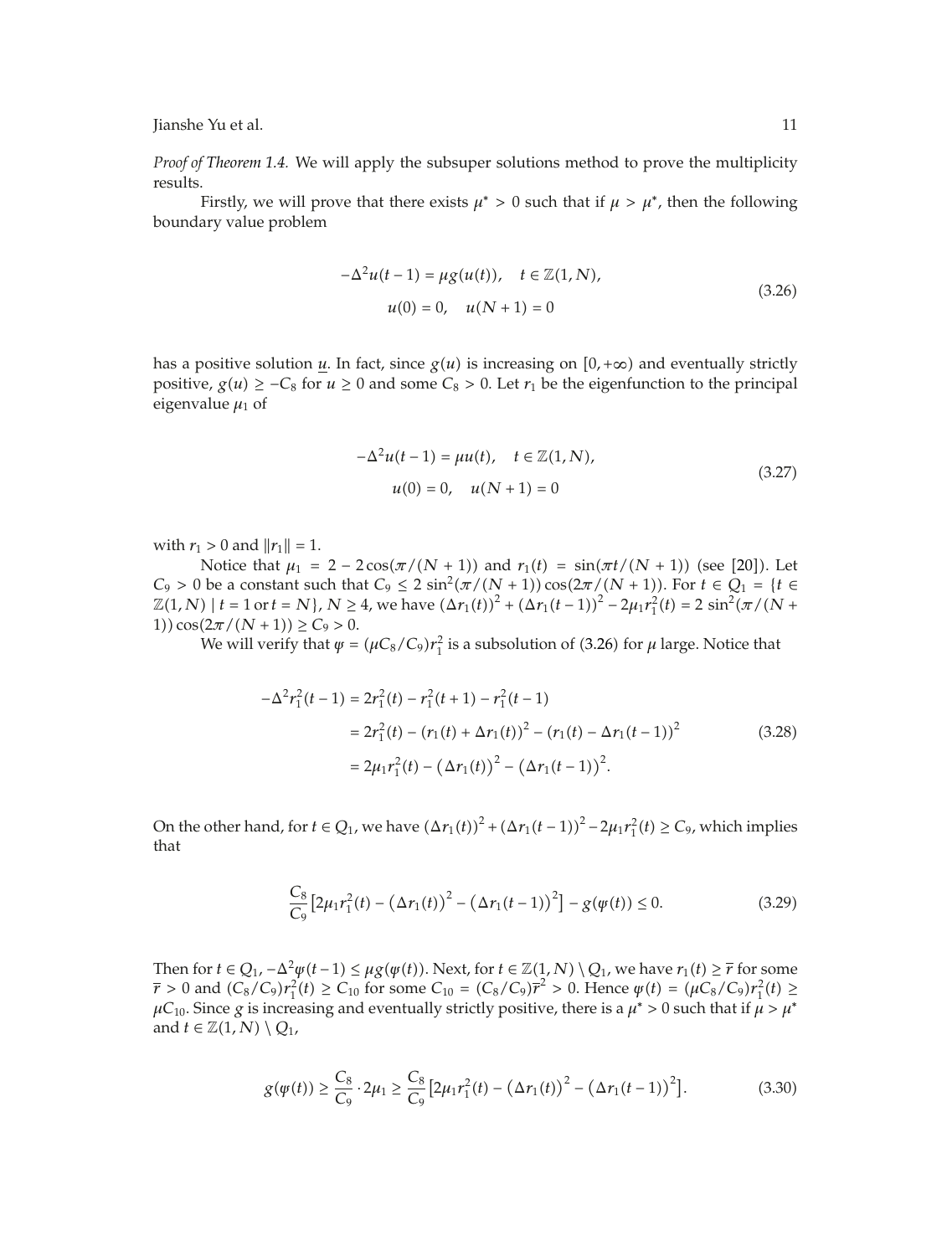Hence for *t* ∈ **Z**(1, *N*)  $\setminus Q_1$ ,  $-\Delta^2 \psi(t-1) \leq \mu g(\psi(t))$ . Notice that  $r_1(0) = 0$ ,  $r_1(N + 1) = 0$ . Then  $\psi(0) = 0, \psi(N + 1) = 0$ . So we have

$$
-\Delta^{2}\psi(t-1) \leq \mu g(\psi(t)), \quad t \in \mathbb{Z}(1, N),
$$
  
  $\psi(0) \leq 0, \quad \psi(N+1) \leq 0,$  (3.31)

that is,  $\psi$  is a subsolution of (3.26).

Now we look for the supersolution of (3.26). Let *z* be a solution of

$$
-\Delta^{2}u(t-1) = 1, \quad t \in \mathbb{Z}(1, N),
$$
  

$$
u(0) = 0, \quad u(N+1) = 0.
$$
 (3.32)

Then  $z(s) = \sum_{t=1}^{N} G(s,t) = (1/(N+1))\left\{\sum_{t=1}^{s-1} [(N+1)-s]t + \sum_{t=s}^{N} s[(N+1)-t]\right\} = s[(N+1)-s]/2$ where

$$
G(s,t) = \begin{cases} \frac{t[(N+1)-s]}{N+1}, & 0 \le t \le s-1, \\ \frac{s[(N+1)-t]}{N+1}, & s \le t \le N+1. \end{cases}
$$
(3.33)

Clearly,  $z(s) > 0$  for  $s \in \mathbb{Z}(1, N)$ ,  $z(0) = 0$ ,  $z(N + 1) = 0$ . Define  $\phi = \mu \sigma z$ , where  $\sigma > 0$  is large enough so  $\phi > \psi$  in  $\mathbb{Z}(1, N)$  and

$$
\frac{g(\mu\sigma z)}{\sigma} < 1. \tag{3.34}
$$

This is possible since  $g$  is a sublinear function. So

$$
-\Delta^{2}\phi(t-1) \ge \mu g(\phi(t)), \quad t \in \mathbb{Z}(1, N),
$$
  

$$
\phi(0) \ge 0, \quad \phi(N+1) \ge 0,
$$
 (3.35)

which shows that  $\phi$  is a supersolution of (3.26). Therefore, by Lemma 2.8, there is a solution *u* of (3.26) such that  $\psi \leq \mu \leq \phi$ .

Secondly, we will prove that  $u$  is a subsolution of (1.1). Since  $\lambda > 0$  and  $f > 0$ , it follows that

$$
-\Delta^{2} \underline{u}(t-1) \leq \lambda f(\underline{u}(t)) + \mu g(\underline{u}(t)), \quad t \in \mathbb{Z}(1, N),
$$
  

$$
\underline{u}(0) \leq 0, \quad \underline{u}(N+1) \leq 0,
$$
 (3.36)

which implies that  $u$  is a subsolution of  $(1.1)$ .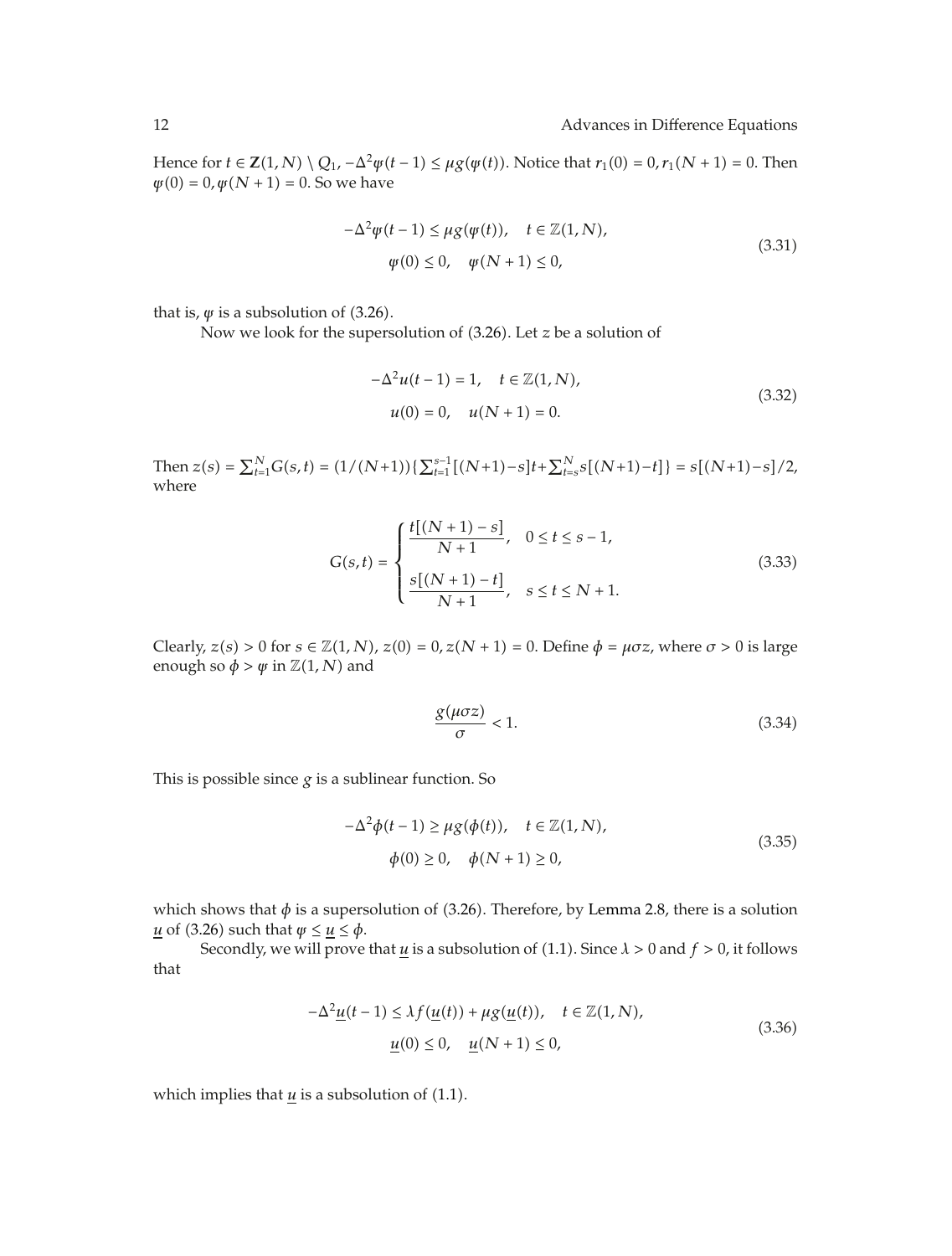Lastly, we will look for the supersolution of  $(1.1)$  and prove the existence of positive solution of (1.1). Let *z* be as in (3.32). Notice that *g* is sublinear. Define  $\overline{u} = \xi z$ , where  $\xi > 0$  is independent of  $\lambda$  and large enough so that  $\overline{u} \ge u$  in  $\mathbb{Z}(1, N)$  and

$$
\mu \frac{g(\xi z(t))}{\xi} < \frac{1}{2}.\tag{3.37}
$$

Let  $\lambda > 0$  be so small that

$$
\lambda \frac{f(\xi z(t))}{\xi} < \frac{1}{2}.\tag{3.38}
$$

Then

$$
-\Delta^2 \overline{u}(t-1) = \xi \ge \lambda f(\overline{u}(t)) + \mu g(\overline{u}(t)), \quad t \in \mathbb{Z}(1, N),
$$
  

$$
\overline{u}(0) \ge 0, \quad \overline{u}(N+1) \ge 0.
$$
 (3.39)

Hence  $\bar{u}$  is a supersolution of (1.1). Thus, by Remark 2.9, problem (1.1) has a solution  $\tilde{u}$  such that  $u \leq \tilde{u} \leq \overline{u}$  for  $\mu > \mu^*$  and  $\lambda$  small, which is positive for  $t \in \mathbb{Z}(1, N)$ .

Now we are going to find the second positive solution of problem  $(1.1)$ . Notice that *u* and *u* are independent of *λ*. Since *f* is positive on [0, +∞), by the definition of  $f_1$  we have  $\sum_{t=1}^{N} F_1(u(t)) \geq 0$ . Then for  $u \in [\underline{u}, \overline{u}],$ 

$$
J(u) = \frac{1}{2}u^{T}Au - \lambda \sum_{t=1}^{N} F_{1}(u(t)) - \mu \sum_{t=1}^{N} G_{1}(u(t))
$$
  
 
$$
\leq \frac{1}{2}u^{T}Au - \mu \sum_{t=1}^{N} G_{1}(u(t)) \leq J_{0},
$$
 (3.40)

where  $J_0 = \max_{u \in [\underline{u}, \overline{u}]} ((1/2)u^T A u - \mu \sum_{t=1}^N G_1(u(t)))$ . On the other hand, by Lemma 3.6, we can take appropriate  $\overline{\lambda}$  such that if  $\lambda \in (0, \overline{\lambda})$ , then  $J(u) \ge (\eta_{\min} M_1^2/16)\lambda^{-2/(\alpha-1)} > J_0 + 1$  for  $||u|| = \rho$ . Hence by Theorem 1.1,  $J(\hat{u}) > J_0$ . So  $\hat{u} \notin [\underline{u}, \overline{u}]$  and  $\hat{u} \neq \tilde{u}$ , which shows that  $\hat{u}$  and  $\tilde{u}$ <br>are two different positive solutions of (1.1). The proof is complete are two different positive solutions of  $(1.1)$ . The proof is complete.

*Proof of Theorem 1.5.* Just to be on the contradiction side, let *u* be a positive solution of (1.1). Since *f* is superlinear and increasing,  $f(0) > 0$ , there are  $C_{11}$ ,  $C_{12} > 0$  such that for  $s \ge 0$ ,  $f(s) \ge C_{11}s + C_{12}$ . Hence for  $\lambda > 0$  and  $s \ge 0$ ,  $\lambda f(s) + \mu g(s) \ge \lambda (C_{11}s + C_{12}) + \mu G_m$ , where  $G_m$  is the same as that of the proof of Lemma 3.7. If  $\lambda$  is large enough, then  $\lambda C_{12} + \mu G_m \ge (1/2)\lambda C_{12}$ . Therefore  $\lambda f(s) + \mu g(s) \geq \lambda C_{11} s + (1/2)\lambda C_{12}$  for large  $\lambda > 0$  and  $s \geq 0$ . Multiplying both sides of

$$
-\Delta^2 y_1(t-1) = \lambda_1 y_1(t) \tag{3.41}
$$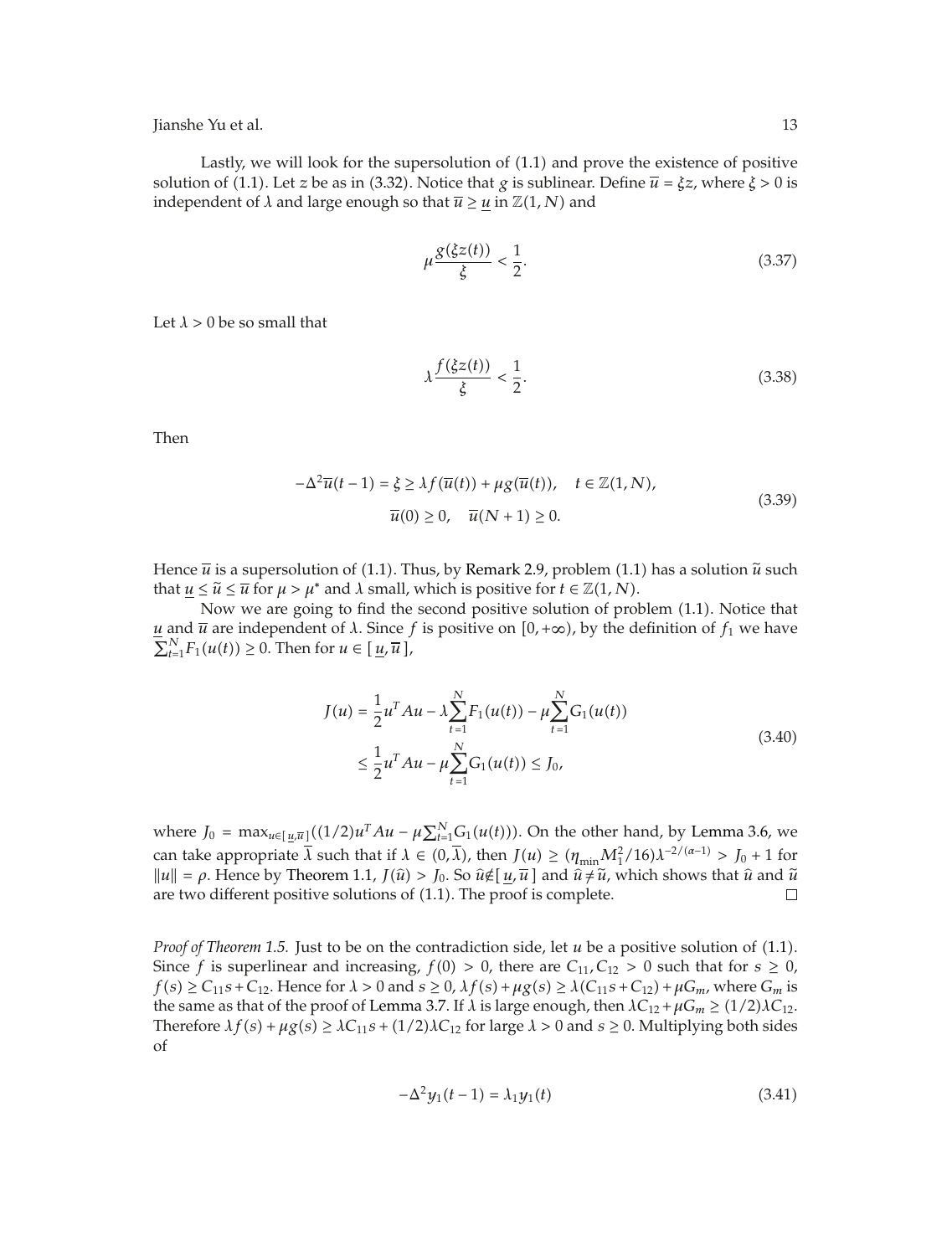#### 14 Advances in Difference Equations

by  $u(t)$  and summing it from 1 to *N*, we get

$$
\sum_{t=1}^{N} \left( -\Delta^2 y_1(t-1) \right) u(t) = \sum_{t=1}^{N} \lambda_1 y_1(t) u(t).
$$
 (3.42)

Multiplying both sides of (1.1) by  $y_1(t)$  and summing it from 1 to *N*, we have

$$
\sum_{t=1}^{N} \big( -\Delta^2 u(t-1) \big) y_1(t) = \sum_{t=1}^{N} \big( \lambda f(u(t)) + \mu g(u(t)) \big) y_1(t). \tag{3.43}
$$

It is easy to see that

$$
\sum_{t=1}^{N} \left( -\Delta^2 u(t-1) \right) y_1(t) = \sum_{t=1}^{N} \left( -\Delta^2 y_1(t-1) \right) u(t).
$$
 (3.44)

Hence

$$
\sum_{t=1}^{N} \lambda_1 y_1(t) u(t) = \sum_{t=1}^{N} (\lambda f(u(t)) + \mu g(u(t))) y_1(t),
$$
\n
$$
\sum_{t=1}^{N} \lambda_1 u(t) y_1(t) \ge \sum_{t=1}^{N} (\lambda C_{11} u(t) + \frac{1}{2} \lambda C_{12}) y_1(t),
$$
\n
$$
\sum_{t=1}^{N} (\lambda_1 - \lambda C_{12}) u(t) y_1(t) \ge \sum_{t=1}^{N} \frac{1}{2} \lambda C_{12} y_1(t).
$$
\n(3.45)

For  $\lambda > \lambda_1/C_{12}$ , we obtain a contradiction. So for a given  $\mu > 0$ , (1.1) has no positive solution if  $\lambda$  is large. The proof is complete.  $\Box$ 

*Example 3.8.* We give an example to illustrate the result of Theorem 1.1. Let  $f(u) = u^3 + 1$  and  $g(u) = (u-1)^{2/3} - 2$ . Clearly, *f* and *g* satisfy the conditions of Theorem 1.1. Then problem 1.1 has at least a positive solution.

#### **Acknowledgments**

The authors would like to thank the referees for valuable suggestions. This project is supported by National Natural Science Foundation of China (no. 10625104) and Research Fund for the Doctoral Program of Higher Education of China Grant no. 20061078002.

# **References**

- 1 A. Castro and R. Shivaji, "Nonnegative solutions for a class of nonpositone problems," *Proceedings of the Royal Society of Edinburgh. Section A*, vol. 108, no. 3-4, pp. 291–302, 1988.
- [2] H. B. Keller and D. S. Cohen, "Some positone problems suggested by nonlinear heat generation," *Journal of Mathematics and Mechanics*, vol. 16, pp. 1361–1376, 1967.
- 3 G. A. Afrouzi and S. H. Rasouli, "Population models involving the *p*-Laplacian with indefinite weight and constant yield harvesting," *Chaos, Solitons & Fractals*, vol. 31, no. 2, pp. 404–408, 2007.